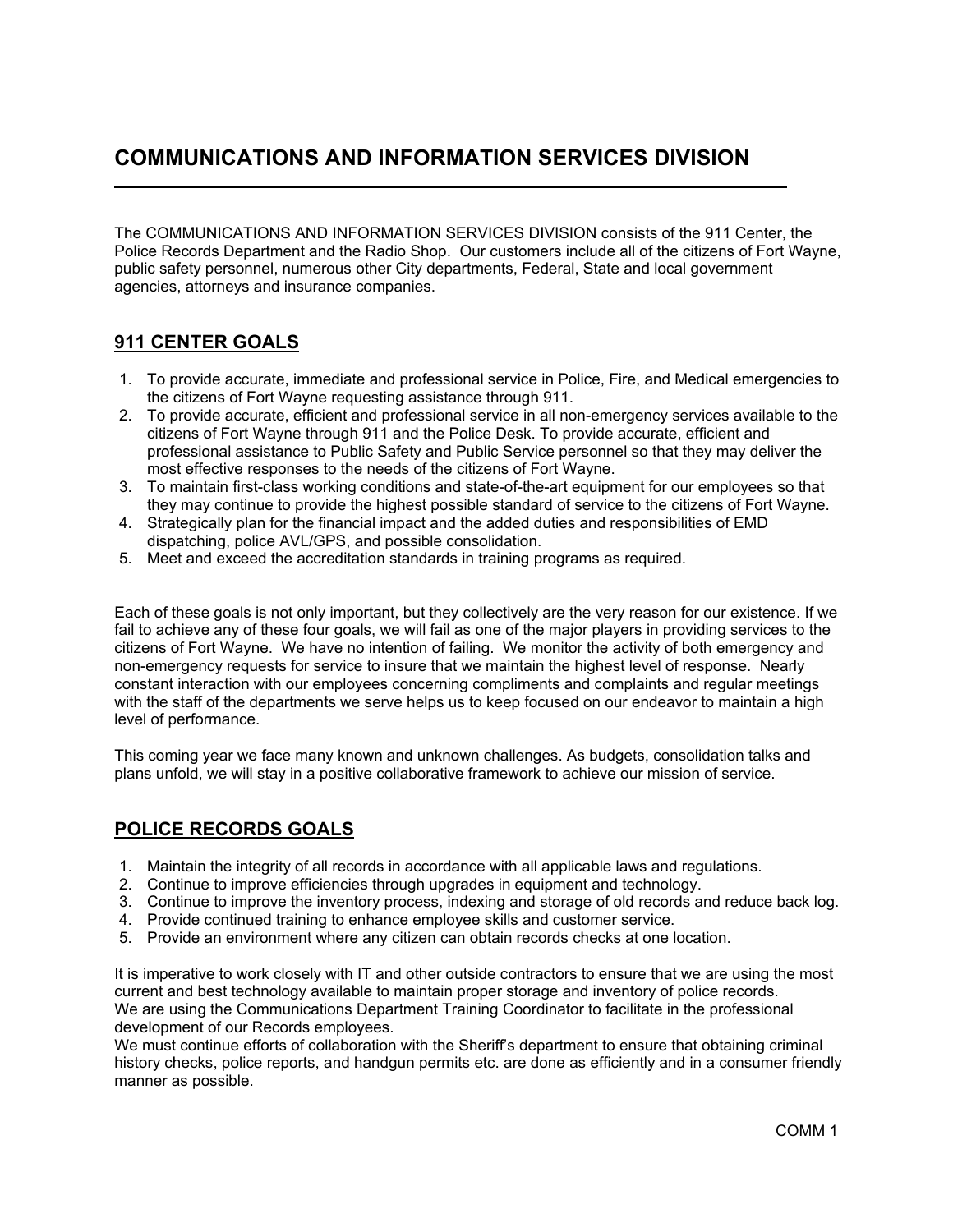#### RADIO SHOP GOALS

L

- 1. To provide and maintain a first class and state of the art communications system for all Public Safety and Public Service personnel in the City of Fort Wayne and the County of Allen so that they may provide the quickest response and the highest possible service to the citizens of Fort Wayne and Allen County.
- 2. Begin to assess upgrade to 800 MHz radio system for 2010.
- 3. Continue technical training to reduce maintenance costs.
- 4. Move Public Service departments from the old radio system to the 800 MHz radio system.

We are proud to have a first class Radio Shop that all City departments depend on for two-way radio communications as well as technical advice and assistance for all different types of projects. Also the Radio Shop is contacted quite regularly by other departments in the county as well as agencies outside of Allen County for communications recommendations.

We are starting to work with Motorola to put together a plan and a budgetary quote for an upgrade to the 800 MHz backbone. The cost of such a plan is not yet available, but would require support for funding.

Our technicians continue to attend training that reduces maintenance costs.

Three departments including Street Department, Water Department and Sewer Department have yet to migrate to the 800 MHz radio system. Funding needs to be secured by these departments to complete the change so that all City Departments have complete interoperability with each other for two-way communications.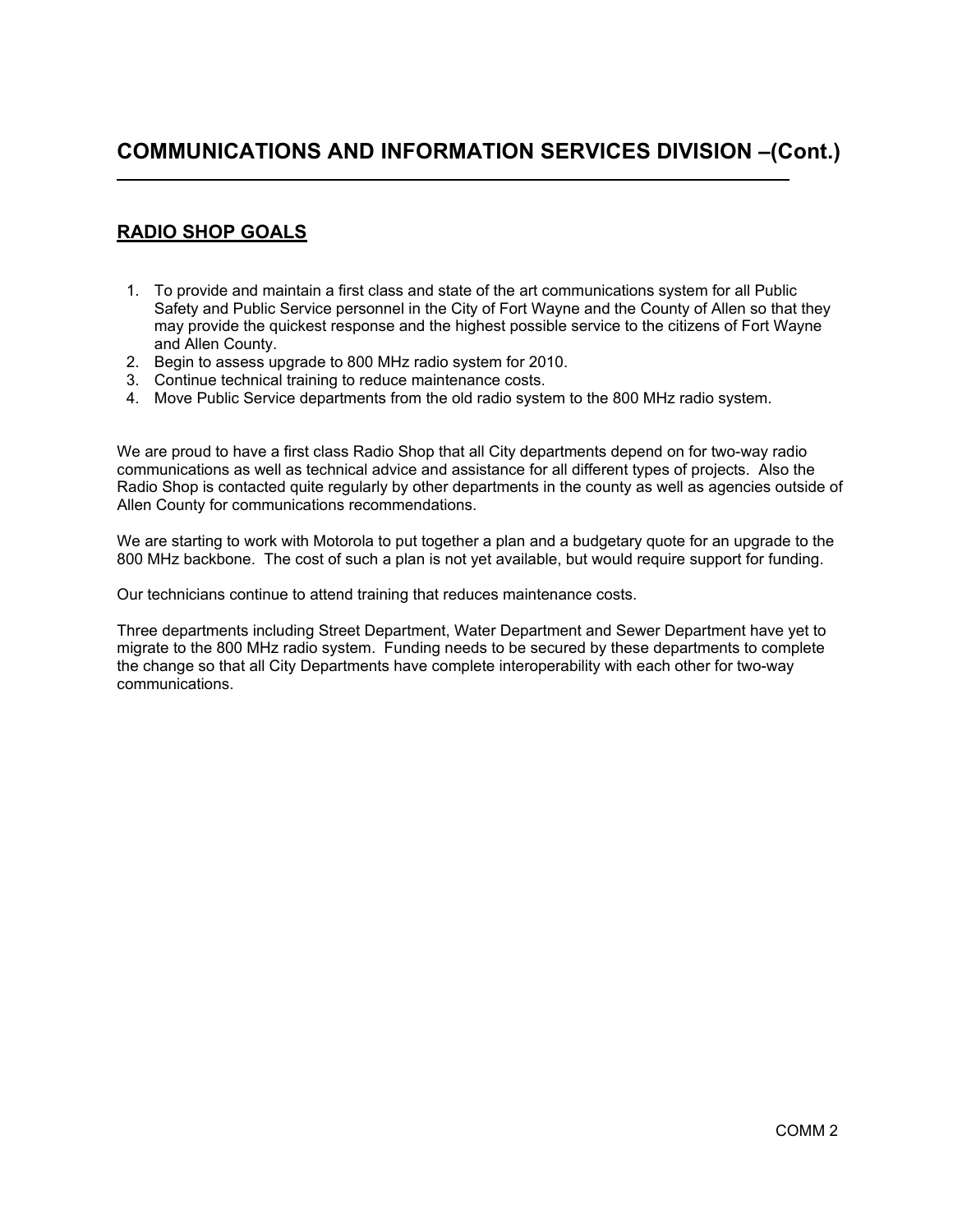## COMMUNICATIONS<br>Dept # 0018<br>2009 BUDGET COMPARISON

|                                     | 2007<br>ACTUAL | 2008 ACTUAL<br>THRU<br>30-Jun-2008 | 2008 REVISED<br><b>BUDGET</b> | 2009<br><b>SUBMITTED</b> | \$ INCREASE<br><b>(DECREASE)</b><br>FROM 2008 APPR | % CHANGE<br><b>FROM 2008</b><br><b>APPR</b><br>TO 2009 |  |  |
|-------------------------------------|----------------|------------------------------------|-------------------------------|--------------------------|----------------------------------------------------|--------------------------------------------------------|--|--|
| 5111 TOTAL WAGES                    | 3,812,657      |                                    | 4,338,824                     | 4,430,896                | 92,072                                             | 2.12%                                                  |  |  |
| 5131 PERF - EMPLOYERS SHARE         | 237,119        |                                    | 303,718                       | 321,246                  | 17,528                                             |                                                        |  |  |
| 5132 FICA                           | 286,457        |                                    | 331,920                       | 338,966                  | 7,046                                              |                                                        |  |  |
| 5134 LIFE MEDICAL & HEALTH INSURAN  | 824,500        |                                    | 864,000                       | 855,000                  | (9,000)                                            |                                                        |  |  |
| 5135 EMPLOYEE MEDICAL EXPENSES      | 84             |                                    |                               |                          |                                                    |                                                        |  |  |
| 5136 UNEMPLOYMENT COMPENSATION      | 4,273          |                                    | 4,339                         | 4,436                    | 97                                                 |                                                        |  |  |
| 5137 WORKERS COMP INSURANCE         | 10,968         |                                    | 12,095                        | 11,893                   | (202)                                              |                                                        |  |  |
| 5138 CLOTHING ALLOWANCE             | 5,794          |                                    | 7,500                         | 7,500                    |                                                    |                                                        |  |  |
| 513A PERF - EMPLOYEES/PD BY CITY    | 114,923        |                                    | 130,165                       | 132,926                  | 2,761                                              |                                                        |  |  |
| 513R RETIREES HEALTH INSURANCE      | 51,000         |                                    | 54,000                        | 54,000                   |                                                    |                                                        |  |  |
| 5161 WAGE SETTLEMENT/SEVERANCE PAY  | 20,217         |                                    |                               |                          |                                                    |                                                        |  |  |
| <b>Total 5100</b>                   | \$5,367,993    | \$2,793,760                        | \$6,046,561                   | \$6,156,863              | \$110,302                                          | 1.82%                                                  |  |  |
| 5219 OTHER OFFICE SUPPLIES          | 19,031         |                                    | 24,000                        | 22,800                   | (1,200)                                            |                                                        |  |  |
| 5231 GASOLINE                       | 4,274          |                                    | 5,100                         | 6,000                    | 900                                                |                                                        |  |  |
| 5232 DIESEL FUEL / FUEL OIL         | 485            |                                    | 1,200                         | 1,200                    |                                                    |                                                        |  |  |
| 5235 PROPANE FUEL                   | 902            |                                    | 1,000                         | 1,500                    | 500                                                |                                                        |  |  |
| 5246 HOUSEHOLD & CLEANING SUPPLIES  | 1,835          |                                    | 2,300                         | 2,300                    |                                                    |                                                        |  |  |
| 5263 OTHER EQUIPMENT REPAIR PARTS   | 31,733         |                                    | 48,000                        | 48,000                   |                                                    |                                                        |  |  |
| 5291 SMALL TOOLS                    | 3,139          |                                    | 3,000                         | 3,000                    |                                                    |                                                        |  |  |
| 5299 OTHER MATERIALS & SUPPLIES     | 29,914         |                                    | 46,000                        | 65,996                   | 19,996                                             |                                                        |  |  |
| Total 5200                          | \$91,314       | \$66,017                           | \$130,600                     | \$150,796                | \$20,196                                           | 15.46%                                                 |  |  |
| 5317 INSTRUCTIONAL SERVICES         | 26,902         |                                    | 41,000                        | 47,500                   | 6,500                                              |                                                        |  |  |
| 531E RANDOM DRUG TESTS              | 427            |                                    | 600                           | 600                      |                                                    |                                                        |  |  |
| 5322 POSTAGE                        | 2,321          |                                    | 3,480                         | 2,520                    | (960)                                              |                                                        |  |  |
| 5323 TELEPHONE & TELEGRAPH          | 30,028         |                                    | 33,300                        | 28,500                   | (4,800)                                            |                                                        |  |  |
| 5324 TRAVEL EXPENSES                | 6,141          |                                    | 6,000                         | 6,500                    | 500                                                |                                                        |  |  |
| 5326 MILEAGE                        | 161            |                                    |                               |                          |                                                    |                                                        |  |  |
| 532C CELL PHONE                     | 57             |                                    | 720                           | 360                      | (360)                                              |                                                        |  |  |
| 532L LONG DISTANCE CHARGES          | 527            |                                    | 780                           | 720                      | (60)                                               |                                                        |  |  |
| 5331 PRINTING OTHER THAN OFFC SUPPL | 1,971          |                                    | 3,250                         | 2,525                    | (725)                                              |                                                        |  |  |
| 5342 LIABILITY INSURANCE            | 36,325         |                                    | 43,807                        | 44,926                   | 1,119                                              |                                                        |  |  |
| 5351 ELECTRICITY                    | 9,050          |                                    | 8,500                         | 12,000                   | 3,500                                              |                                                        |  |  |
| 5352 NATURAL GAS                    | 4,280          |                                    | 10,100                        | 15,600                   | 5,500                                              |                                                        |  |  |
| 5353 WATER                          | 228            |                                    | 600                           | 300                      | (300)                                              |                                                        |  |  |
| 5354 SEWAGE                         | 477            |                                    | 900                           | 480                      | (420)                                              |                                                        |  |  |
| 5363 CONTRACTED OTHER EQUIPMT REPAI | 8,837          |                                    | 13,150                        | 22,250                   | 9,100                                              |                                                        |  |  |
| 5367 MAINT. AGREEMENT - SOFTWARE    |                |                                    | 3,000                         | 3,000                    |                                                    |                                                        |  |  |
| 5369 CONTRACTED SERVICE             | 1,189          |                                    | 19,200                        | 31,850                   | 12,650                                             |                                                        |  |  |
| 536A MAINT. AGREEMENT - HARDWARE    | 93,007         |                                    | 102,465                       | 102,345                  | (120)                                              |                                                        |  |  |
| 536N GARAGE CONTRACT - NONTARGET    | 283            |                                    |                               | 25                       | 25                                                 |                                                        |  |  |
| 5374 OTHER EQUIPMENT RENTAL         |                |                                    |                               | 4,061                    | 4,061                                              |                                                        |  |  |
| 5377 CC BUILDING PARKING            | 475            |                                    | 500                           | 800                      | 300                                                |                                                        |  |  |
| 5391 SUBSCRIPTIONS AND DUES         | 1,413          |                                    | 800                           | 1,260                    | 460                                                |                                                        |  |  |
| 539B MASTER LEASE                   | 29,083         |                                    | 29,083                        | 29,083                   |                                                    |                                                        |  |  |
| <b>Total 5300</b>                   | \$253,182      | \$143,647                          | \$321,235                     | \$357,205                | \$35,970                                           | 11.20%                                                 |  |  |
|                                     |                |                                    |                               |                          |                                                    | COMM <sub>3</sub>                                      |  |  |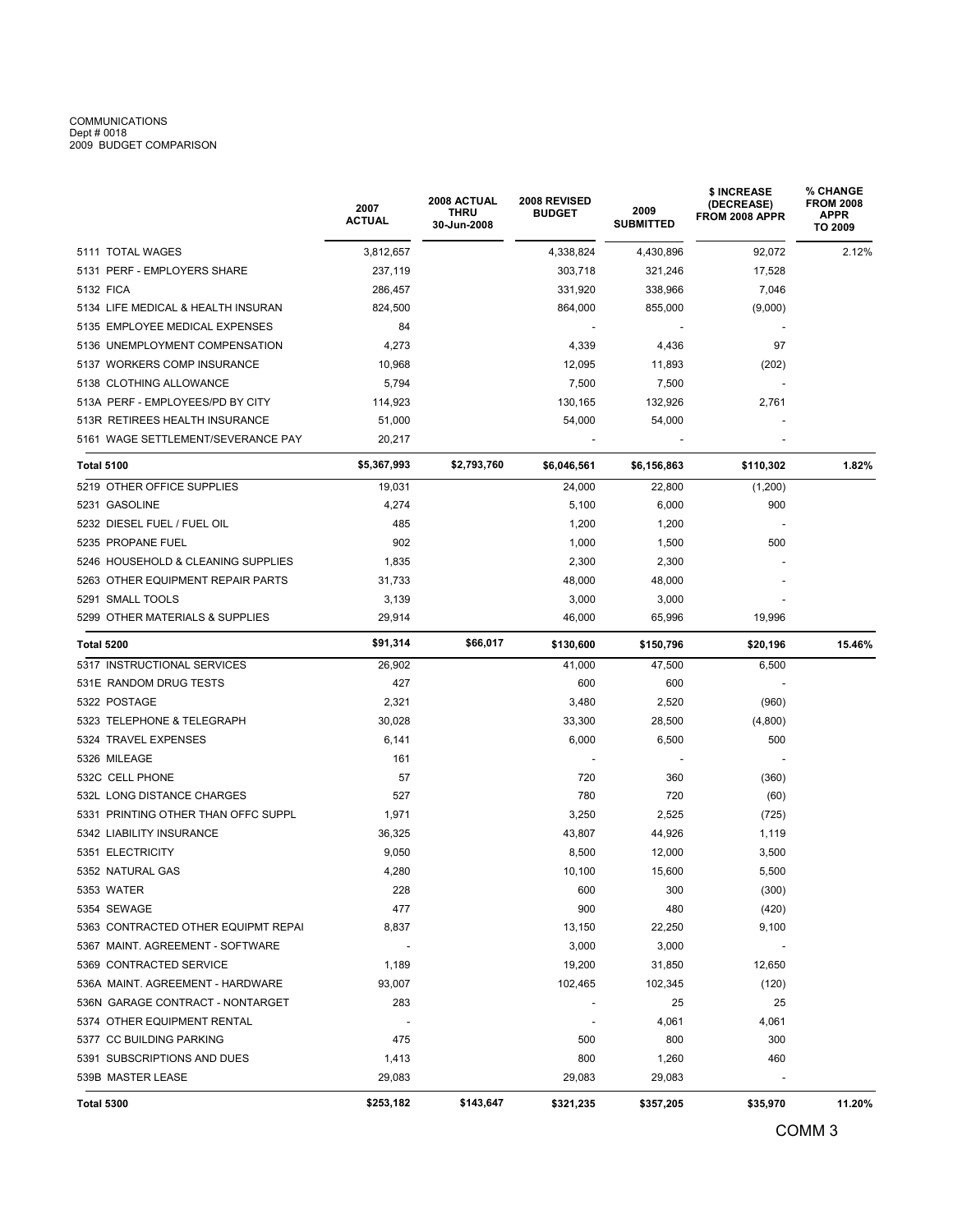# COMMUNICATIONS<br>Dept # 0018<br>2009 BUDGET COMPARISON

|                                  | 2007<br><b>ACTUAL</b>    | 2008 ACTUAL<br><b>THRU</b><br>30-Jun-2008 | 2008 REVISED<br><b>BUDGET</b> | 2009<br><b>SUBMITTED</b> | <b>\$INCREASE</b><br>(DECREASE)<br>FROM 2008 APPR | % CHANGE<br><b>FROM 2008</b><br><b>APPR</b><br>TO 2009 |
|----------------------------------|--------------------------|-------------------------------------------|-------------------------------|--------------------------|---------------------------------------------------|--------------------------------------------------------|
| 5444 PURCHASE OF OTHER EQUIPMENT | 49,138                   |                                           | 39,000                        | 142.500                  | 103,500                                           |                                                        |
| 5445 PURCHASE OF COMPUTER EQUIP  |                          |                                           | ,500                          |                          | (1,500)                                           |                                                        |
| 5453 CAPITAL REPLACEMENTS        | $\overline{\phantom{0}}$ |                                           | $\overline{\phantom{a}}$      | 20,000                   | 20,000                                            |                                                        |
| 5454 BETTERMENTS & ADDITIONS     | $\overline{\phantom{a}}$ |                                           | 3.000                         | $\overline{\phantom{a}}$ | (3,000)                                           |                                                        |
| <b>Total 5400</b>                | \$49,138                 | \$20.753                                  | \$43,500                      | \$162,500                | \$119,000                                         | 273.56%                                                |
| Total                            | \$5,761,627              | \$3,024,178                               | \$6,541,896                   | \$6,827,364              | \$285.468                                         | 4.36%                                                  |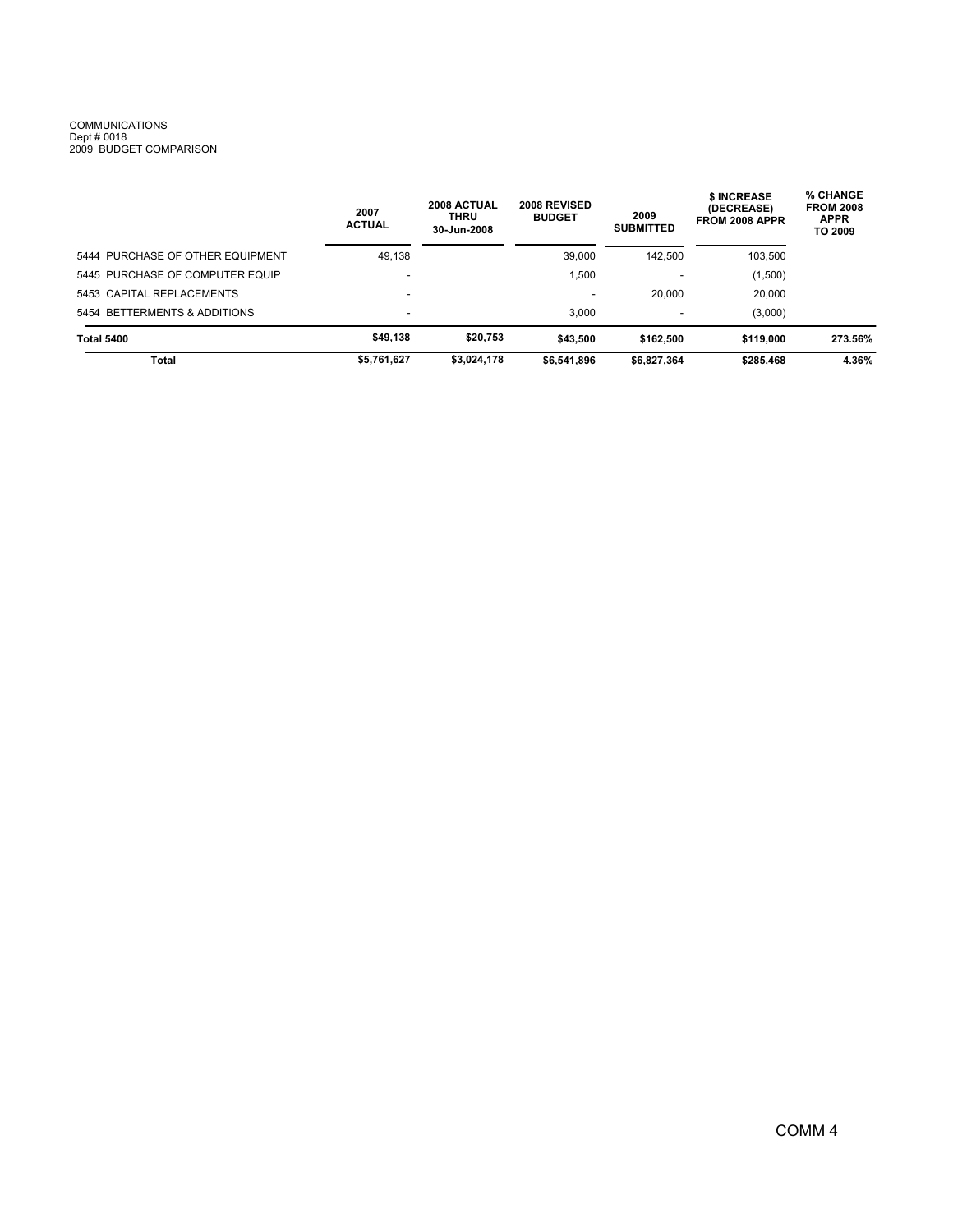|                                               | Communications/Radio Shop/Records 2009-2013 Capital Improvement Program |                                                       |                                                                 |                |                          |                          |                          |  |  |  |
|-----------------------------------------------|-------------------------------------------------------------------------|-------------------------------------------------------|-----------------------------------------------------------------|----------------|--------------------------|--------------------------|--------------------------|--|--|--|
|                                               | <b>FUNDING SOURCE CODE:</b>                                             | <b>GRP-Grant Pending</b><br>PT-Property Tax           |                                                                 |                |                          |                          |                          |  |  |  |
|                                               | CC-Cumulative Capital Fund                                              | <b>RB-Revenue Bond</b>                                |                                                                 |                |                          |                          |                          |  |  |  |
|                                               | <b>CDBG-Community Development Block Grant</b>                           | InfraBd-Infrastructure Bond<br><b>ST-State Source</b> |                                                                 |                |                          |                          |                          |  |  |  |
|                                               | CEDIT-Co. Economic Development Income Tax                               |                                                       | <b>LRS-Local Roads &amp; Streets</b><br><b>SU-Sewer Utility</b> |                |                          |                          |                          |  |  |  |
| <b>CO-County Source</b><br>MISC-Miscellaneous |                                                                         |                                                       | SWU-Stormwater Utility                                          |                |                          |                          |                          |  |  |  |
| FED-Federal Source                            |                                                                         |                                                       | MVH-Motor Vehicle Highway<br>TIF-Tax Increment Financing        |                |                          |                          |                          |  |  |  |
| GOB-General Obligation Bond                   |                                                                         |                                                       | PCBF-Park Cumulative Bldg. Fund                                 |                | UF-User Fee              |                          |                          |  |  |  |
|                                               | <b>GRA-Grant Approved</b>                                               | <b>PS-Private Source</b><br><b>WU-Water Utility</b>   |                                                                 |                |                          |                          |                          |  |  |  |
| Item#                                         | <b>Project Title &amp; Description</b>                                  | <b>Funding</b>                                        |                                                                 |                | <b>Expenditure</b>       |                          |                          |  |  |  |
|                                               |                                                                         | <b>Source</b>                                         | 2009                                                            | 2010           | 2011                     | 2012                     | 2013                     |  |  |  |
| 1                                             | <b>Headsets</b>                                                         | PT                                                    | 2,000                                                           | 4,000          | 2,000                    | 4,000                    | 2,000                    |  |  |  |
| $\overline{2}$                                | Chairs - Dispatch                                                       | PT                                                    |                                                                 | 4,000          | $\blacksquare$           | 4,000                    |                          |  |  |  |
| 3                                             | Dispatch Floor                                                          | CC                                                    | 100,000                                                         |                | $\blacksquare$           |                          |                          |  |  |  |
| 4                                             | Back Up Dispatch Center                                                 | PT                                                    | 20,000                                                          |                | $\overline{a}$           | $\overline{\phantom{a}}$ |                          |  |  |  |
| 5                                             | Combining of Centers per Indiana Law                                    | PT                                                    |                                                                 |                | 100,000                  | $\blacksquare$           | $\overline{\phantom{a}}$ |  |  |  |
| 6                                             | Radio Box System Replacement                                            | PT                                                    | 40,000                                                          |                | $\blacksquare$           |                          | $\blacksquare$           |  |  |  |
| $\overline{7}$                                | Backup USP Batteries Dispatch Center                                    | PT                                                    | 75,000                                                          | $\overline{a}$ | $\overline{\phantom{a}}$ | $\overline{\phantom{a}}$ | $\overline{\phantom{a}}$ |  |  |  |
| 8                                             | Backbone 800Mhz                                                         | GOB                                                   |                                                                 | 14,000,000     | $\blacksquare$           |                          | $\blacksquare$           |  |  |  |
| 9                                             | Chairs - Records                                                        | PT                                                    | 4,000                                                           |                | $\blacksquare$           | 4,000                    | $\overline{\phantom{0}}$ |  |  |  |
| 10                                            | Microfilm Cabinet                                                       | PT                                                    | 1.500                                                           |                | 1,500                    |                          | $\blacksquare$           |  |  |  |
| 11                                            | Desk unit (2)                                                           | PT                                                    |                                                                 | 2,500          |                          | 2,500                    |                          |  |  |  |
| 12                                            | Shelving                                                                | PT                                                    |                                                                 |                | 2,000                    | $\overline{a}$           | $\blacksquare$           |  |  |  |
| 13                                            | Recording of Telephones                                                 | PT                                                    | 20,000                                                          |                | $\blacksquare$           |                          |                          |  |  |  |
| <b>TOTAL</b>                                  |                                                                         |                                                       | 262,500                                                         | 14,010,500     | 105,500                  | 14,500                   | 2,000                    |  |  |  |

Explanations of above (detail)

- 1 Replacement and upgrade of telephone headsets for 911 Call Takers and Dispatchers
- 2 Replacement of chairs
- 3 Replacement of raised flooring
- 4 Space allocation/additional consoles to be fully functional
- 5 Combining of 911 Center per Indiana law if needed
- 6 Fire/Intrusion Alarm backbone used by multiple city departments
- 7 USP Battery backup power system for 911 Communications
- 8 Upgrade for 800 MHz radio system shared with Allen County
- 9 Replacement chairs Records
- 10 Microfilm cabinet to house duplicate film to be stored off site
- 11 Desks for fax and quality assurance positions
- 12 Shelving for rap storage
- 13 Recording of Telephones